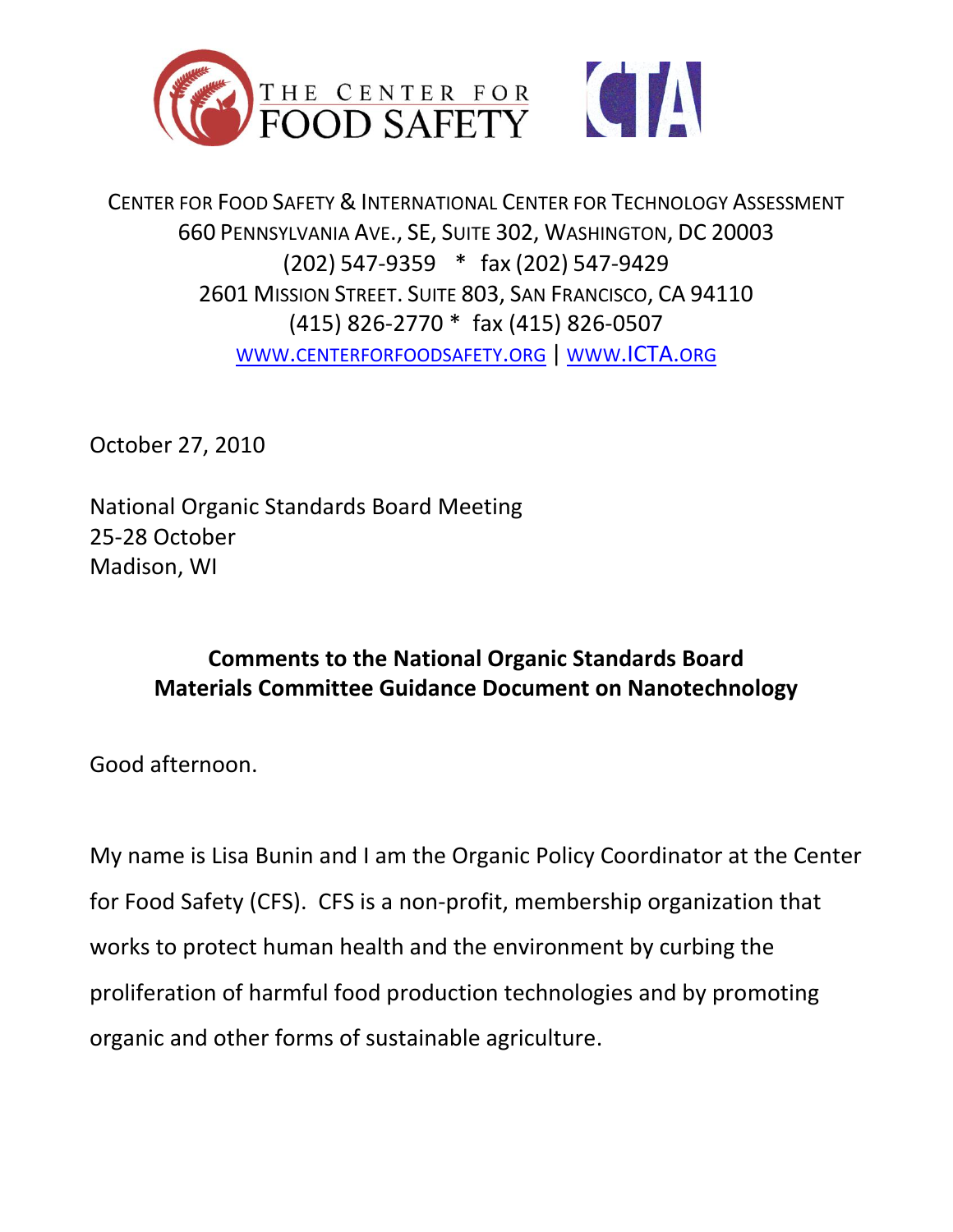Today, I am also representing CFS's sister organization, the International Center for Technology Assessment (ICTA), a non-profit organization dedicated to providing the public with full assessments and analyses of the impacts of food-related technologies on society.

My remarks today will focus on nanotechnology, but first I would like to briefly comment on corn steep liquor in light of the Board's discussions yesterday. Although we believe that corn steep liquor meets the definition of synthetic because it is manufactured by a chemical process, we strongly urge the Board to postpone making a decision on the material due to the confusion surrounding its fundamental chemistry. Clearly, more investigation and research is needed to resolve the outstanding scientific questions. What is stake is far-reaching and, therefore, the decision should not be made without clear Board agreement and consensus on such a core definition.

Now, on to nano.

CFS and ICTA are pleased to see the recognition by the Materials Committee that "there is overwhelming agreement within the organic industry to

*Lisa J. Bunin Comments to NOSB on Nanotechnology 27 October 2010*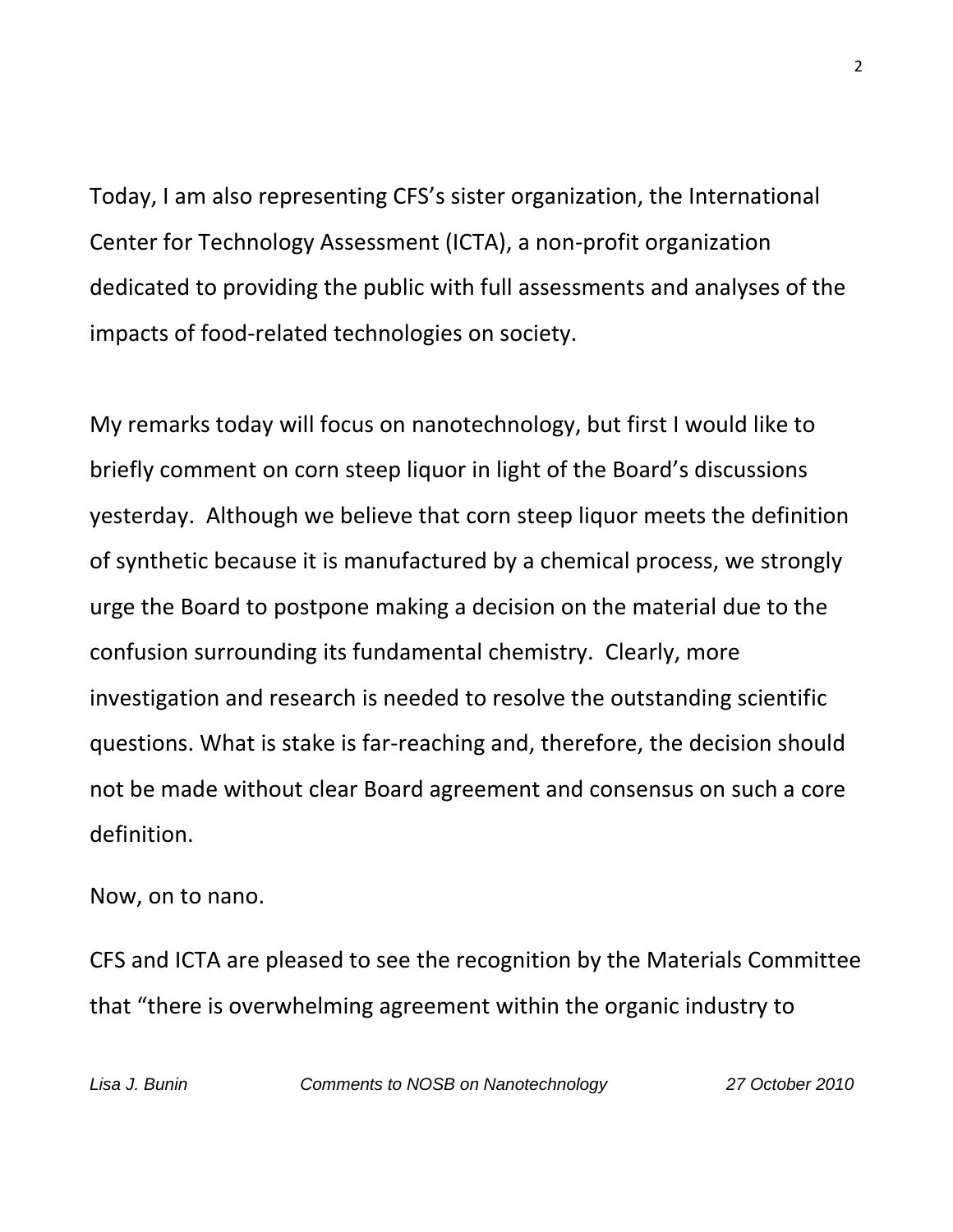prohibit nanotechnology in organic production and processing, at this time." We wholeheartedly support the prohibition of nanotechnology and nano materials in organic and so do 8,320 of our individual supporters who wrote to this NOSB urging it to take immediate action to protect the integrity of organic by keeping nano out.

#### **Support the Definition of Engineered Nanomaterials**

CFS & ICTA support the Materials Committee's proposed definition of *engineered nanomaterials* and its acknowledgement that the unique functions and properties of materials at the nanoscale could harm animals, humans and the environment.We also support excluding traditional food processing techniques, as outlined in the Guidance Document, and naturally occurring nanoparticles, which clearly differ from deliberately engineered nanoparticles.

## **Deliberately Engineered Nanomaterials are Synthetic**

We agree with the Committee's conclusion that deliberately engineered nanomaterials are synthetic in that bulk material from which they are derived is manipulated at the molecular and atomic level. It does not matter whether the original bulk material comes from a "natural" source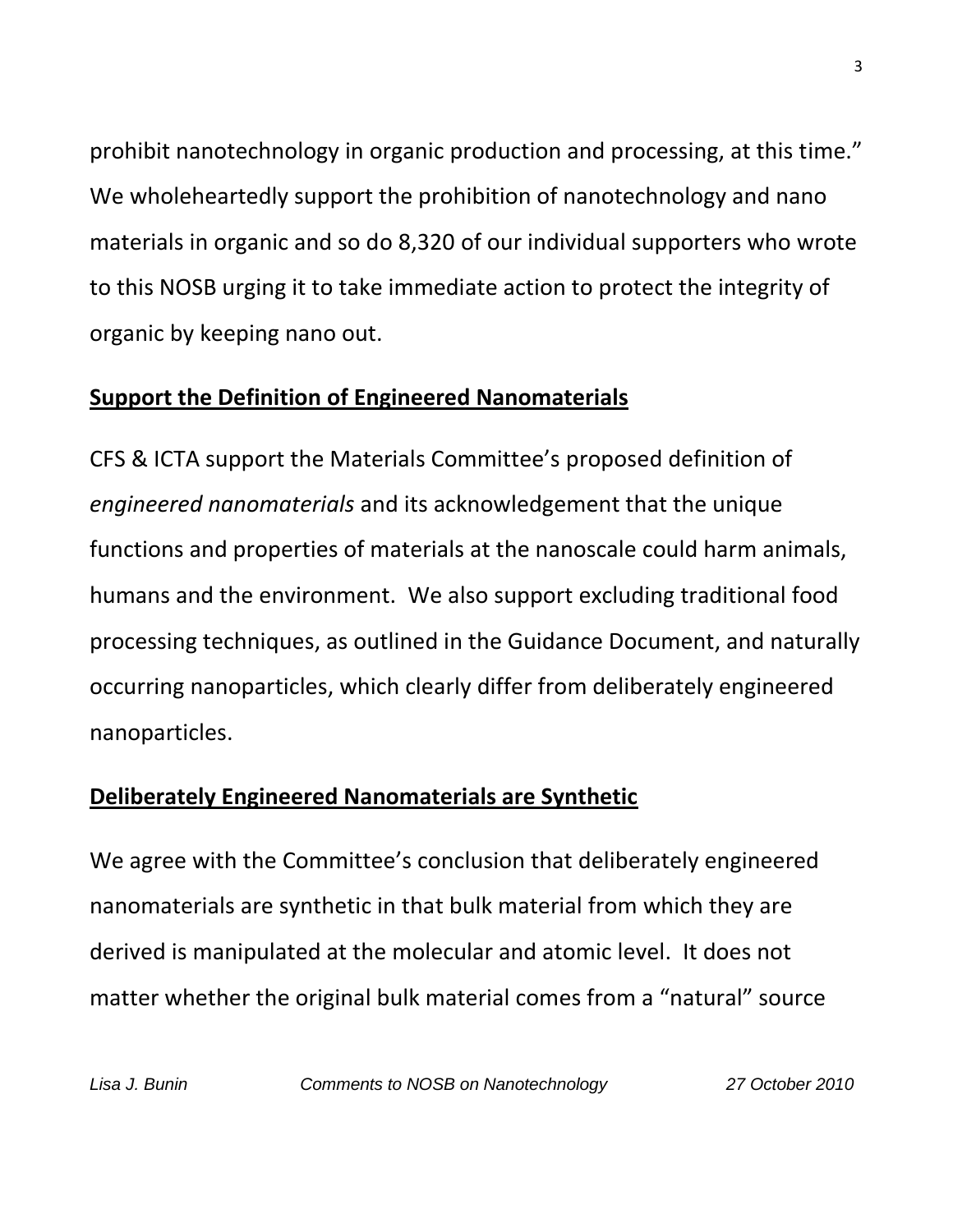because once materials are manipulated at the nanoscale, the chemical and physical changes that result render it a non-agricultural, synthetic material.

#### **Nanomaterials Must Not be Allowed on the National List**

We do not support allowing individual nanomaterials to be petitioned for placement on the NL on a case-by-case basis*.* We believe that *now*, is the time for the NOSB to recommend a complete and clear prohibition of nanomaterials, as a class, in organic food production and processing. This is consistent with the ethos of the organic law and standard. Moreover, delaying a decision contradicts the Committee's own observation that the organic industry overwhelmingly opposes the use of nano in organic at this time.

Nanotechnology, like genetic engineering, irradiation, and sewage sludge is antithetical to the letter, and intent of the OFPA, which prohibits the use of synthetics in the production and handling of organic products. (Sec. 2105 (1)). Synthetics in organic are intended to be the exception rather than the rule. To reinforce this intent, OFPA and the organic rule state that if a substance is allowed on the National List it must not be harmful to human health or the environment. Nanomaterials cannot meet this standard due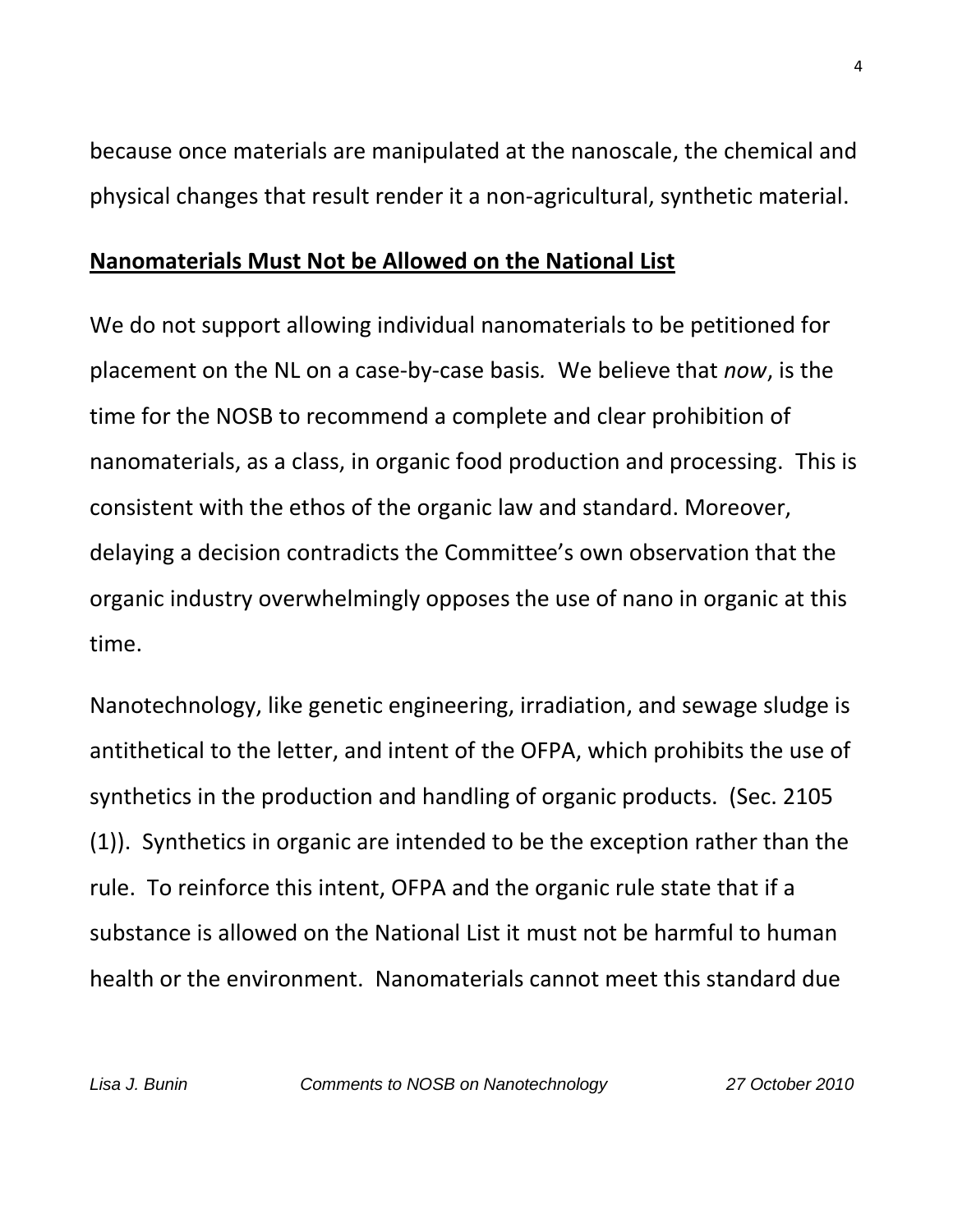to the many documented risks of harm that we have presented in our current and previous written comments to the Board. We strongly urge the Board, at this meeting, to recommend a complete prohibition of nanotechnology in organic production and handling, without any exceptions or caveats, by adding it to section 205.105 of the rule in a new letter "h."

#### **Nanomaterials in Packaging are Prohibited in OFPA and the Organic Rule**

The use of nano substances in primary food packaging and in food contact substances represents a major and growing source of concern for organic consumers. Packaging is a predominant product category where foodrelated nanotechnologies are being deployed to extend a product's shelflife, particularly through the use of anti-microbials like nano-silver. This type of nano packaging is designed as delivery system whereby the nanoparticles embedded in the packaging act as a preservative, antimicrobial or anti-fungal, among other things. As such, we believe that the authority already exists within the organic rule to prohibit nano antimicrobials in packaging in section 205.272 (b) (1). The rule specifically states that packaging materials and storage containers or bins that contain a

*Lisa J. Bunin Comments to NOSB on Nanotechnology 27 October 2010*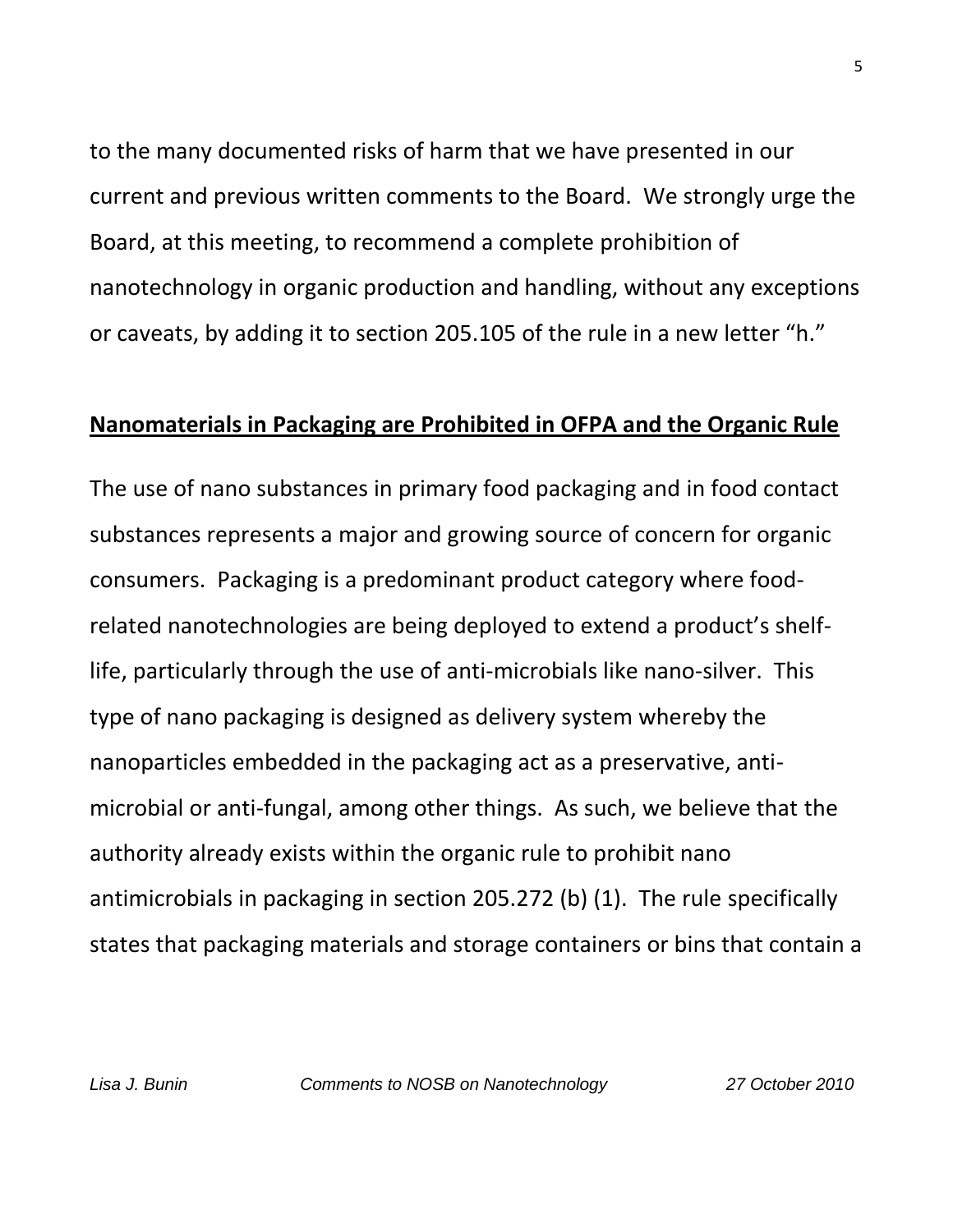synthetic fungicide, preservative or fumigant are prohibited for use in the handling of any organically produced agricultural product and ingredient.

# **Nanotechnology Symposium is an Unnecessary and Dangerous Delay in Protecting Organic Integrity**

CFS and ICTA disagrees with the Material's Committee recommendation to delay making a permanent decision to prohibit nanotechnologies and nanomaterials in organic and, instead, to hold a symposium to collect more information. There is sufficient evidence, today, about the environmental and health risks of nano to conclude that it contravenes the principles of organic and that it needs to be prohibited. Failure to take immediate action in the face of a growing and unregulated industry threatens to undermine both the integrity of organic products and consumer confidence in the USDA organic seal.

## Nan**otechnology Puts International and Consumer Markets at Risk**

Failure to expressly prohibit nanotechnology could also undermine the credibility and authenticity of US organic products in the international marketplace. The UK and Canada already prohibit nanotechnology from being used in organic and the European Parliament recently voted to